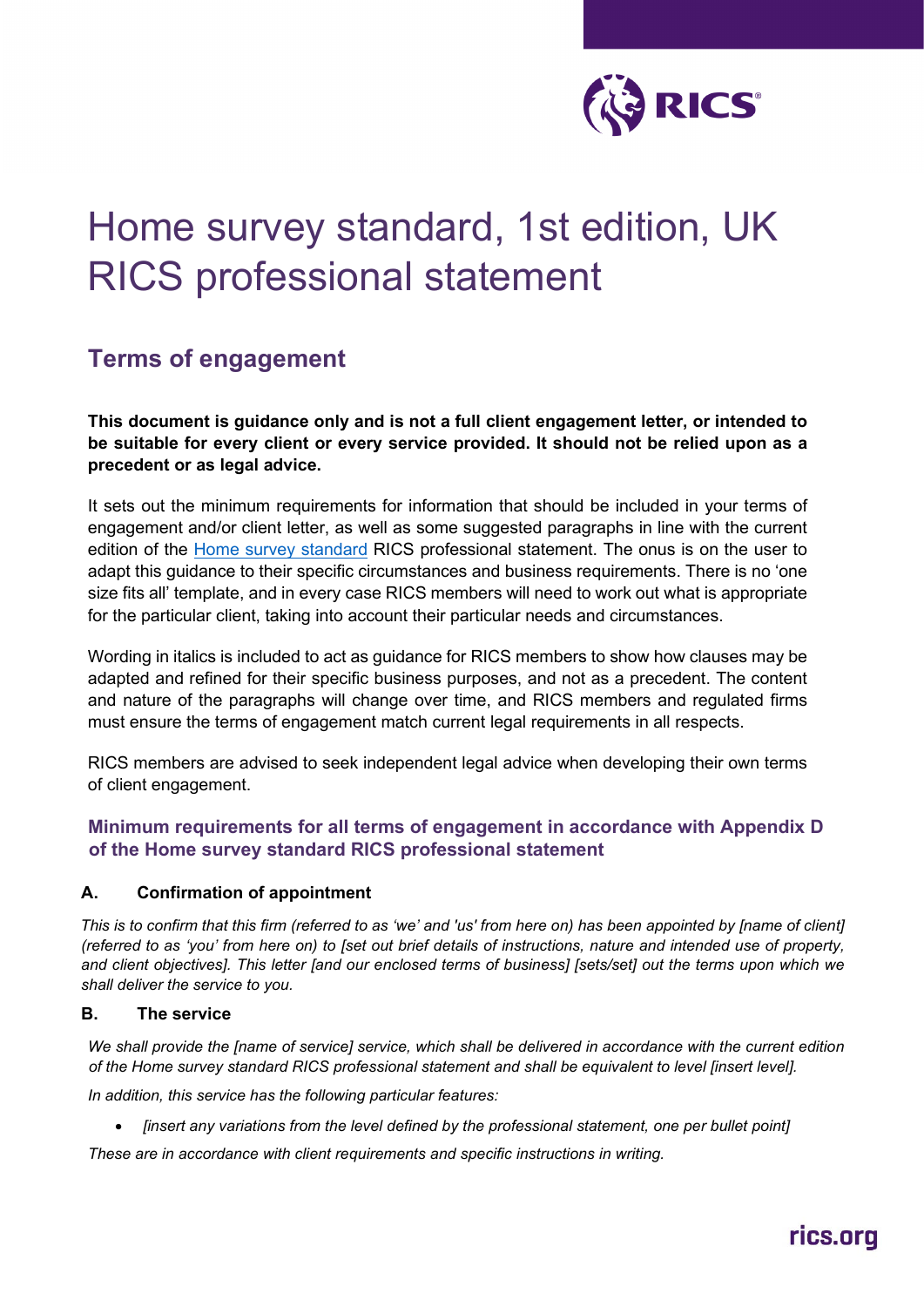Firms should consider whether any extra service will require the client to enter into separate terms of engagement with the individual surveyor or the same terms and conditions will apply to extra services.

Some examples from the professional statement of services for different survey levels are given below:

- **Windows** 
	- $\circ$  (Level 1 survey): We will attempt to open only a limited sample of the windows. This might typically include one on each elevation.
	- (Level 2 survey): We will attempt to open a sample of the windows. For example, this might include one on each side of the dwelling and one of each type of window where there is a variety.
	- $\circ$  (Level 3 survey): We will attempt to open all windows on all elevations and assess the surfaces, frames and ironmongery for any signs of defect or deficiency where apparent.
- Floors
	- $\circ$  (Level 1 survey): We will closely inspect the surfaces of exposed floors but will not lift carpets, floor coverings or floorboards. We will not lift hatches or look below the floor.
	- (Level 2 survey): In addition to that described for Level 1, where floors have unfixed access hatches/panels or floorboards, we will inspect subfloor areas by an inverted 'head and shoulders' inspection where appropriate and safe to do so. We will not enter the subfloor area.
	- $\circ$  (Level 3 survey): In addition to that described for Levels 1 and 2, we will inspect the surfaces of exposed floors and will lift the corners of any loose and unfitted carpets or other floor coverings where practicable. We will assess all floors for excessive deflection by a 'heel-drop' test.
- **Grounds** 
	- $\circ$  (Level 1 survey): We will carry out a visual inspection of the grounds from within the boundaries of the subject property and, where necessary, from adjoining public property.
	- $\circ$  (Level 2 survey): We will visually inspect the garden/grounds during a general walk around and, where necessary and appropriate, from adjoining public property.
	- $\circ$  (Level 3 survey): We will carry out a thorough visual inspection of the grounds and, where necessary and appropriate, from adjoining public property. Our assessment will include such external features as retaining walls, gardens, drives, paths, terraces, patios, steps, hardstandings, dropped kerbs, gates, trees, boundary walls, fences, non-permanent outbuildings and so on.

Services will vary according to the level of survey undertaken, and should be described in an accessible and easily understandable way (i.e. plain English).

#### **C. The surveyor**

*The service will be provided by an AssocRICS, MRICS or FRICS member of the Royal Institution of Chartered Surveyors (RICS) who has the skills, knowledge and experience to survey and report on the property. Where the surveyor is also providing a valuation of the property, they have the skills, knowledge and experience to provide such a valuation and are a member of the RICS Valuer Registration Scheme.* 

*The surveyor's contact information is set out in the Appendix.*

#### **D. The inspection**

*Before the inspection, you should tell us if there is already an agreed or proposed price for the property, and if you have any particular concerns about the property (such as a crack noted above the bathroom window or any plans for extension).* 

*[Surveyor to add inspection-specific details if needed]*

#### **E. The report**

*We will provide a property-specific report for the service in accordance with the current edition of the Home survey standard RICS professional statement.*

The nature and content of the report will vary between the different levels of service.

*[Surveyor to add report-specific details if needed]*

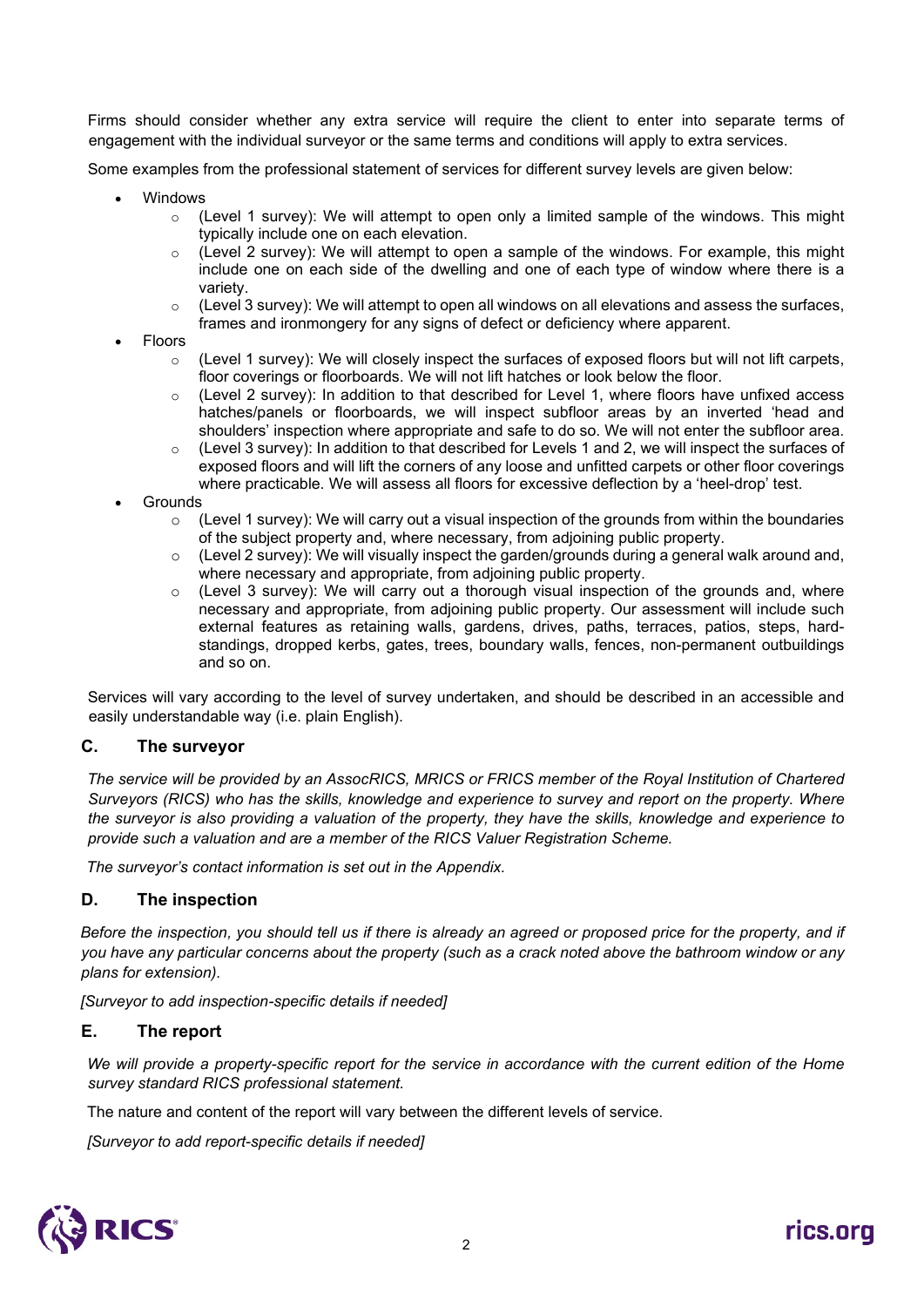# **F. Exclusions**

The terms should set out what is excluded from the service. This is intended to cover (though not be limited to) a situation where a surveyor is not undertaking tasks that might normally be expected to form part of the service.

Examples of exclusions will include, but are not limited to, detailing that no asbestos inspection is carried out and that the surveyor does not act as an asbestos inspector when delivering a service that may fall within the scope of *The Control of Asbestos Regulations* 2012. See section 2.6 of the current edition of the *Home survey standard* RICS professional statement for further guidance.

#### **G. Charges and terms of payment**

*You agree to pay our fee and any other charges agreed in writing as set out in the Appendix, or as further agreed between you and us in writing.* 

Consider payment arrangements (e.g. any upfront payment) and period, and the applicable level benchmarked against. Any estimates or extras that fall outside the scope of the final costs should be clearly marked as such.

RICS members should also consider the requirements of RICS' [Client Money Protection Scheme](https://www.rics.org/uk/upholding-professional-standards/standards-of-conduct/client-money/cmp-scheme/) and make clear to clients that any fees taken in advance do not constitute client money, and therefore such a payment is not subject to the scheme rules.

## **H. Complaints handling procedure**

*If there is any aspect of our service with which you are not happy (including complaints about our bills), please contact our complaints handling partner, [name of partner]. [Our complaints procedure is as follows: [include complaints procedure] or A copy of our complaints procedure is enclosed].*

Additional RICS guidance on complaints handling can be found in the current edition of the [Complaints handling](https://www.rics.org/uk/upholding-professional-standards/sector-standards/valuation/complaints-handling-1st-edition/) RICS guidance note.

## **I. Retention of documents**

*We will retain all files and documents for a reasonable period, which will in any event be not less than 6 years after completion or termination of the service(s). These will be securely stored and available for future inspection, if required, for up to a maximum of 15 years.* 

Once the service has been completed and post-report-delivery discussions with the client concluded, the RICS member should make sure the project file is properly closed. Although this will depend on the RICS member's own quality assurance procedures, it will usually involve assembling and updating all the relevant information and communications (hard copy and/or digital) and archiving in accordance with current practice. These should be securely stored and made available for future inspection if required. A legal liability may extend up to a maximum of 15 years in England and Wales but this may vary in Scotland and Northern Ireland.

#### **J. Audit of files**

*As an RICS regulated firm, external organisations may conduct audit or quality assurance reviews on our practice. Your file may be subject to monitoring and review, and we will need to provide this to RICS on request in accordance with RICS Rules of Conduct for Members and/or RICS Rules of Conduct for Firms.*

#### **K. Referral fees**

RICS members and regulated firms must provide clients or prospective clients with a written statement (which should be included in the terms of engagement) stating one of the following, depending on which applies:

- that the RICS member or regulated firm does not pay a referral fee or equivalent to any party who may have recommended them or
- that a payment has been or may be made, either individually or as part of a third-party commercial relationship.

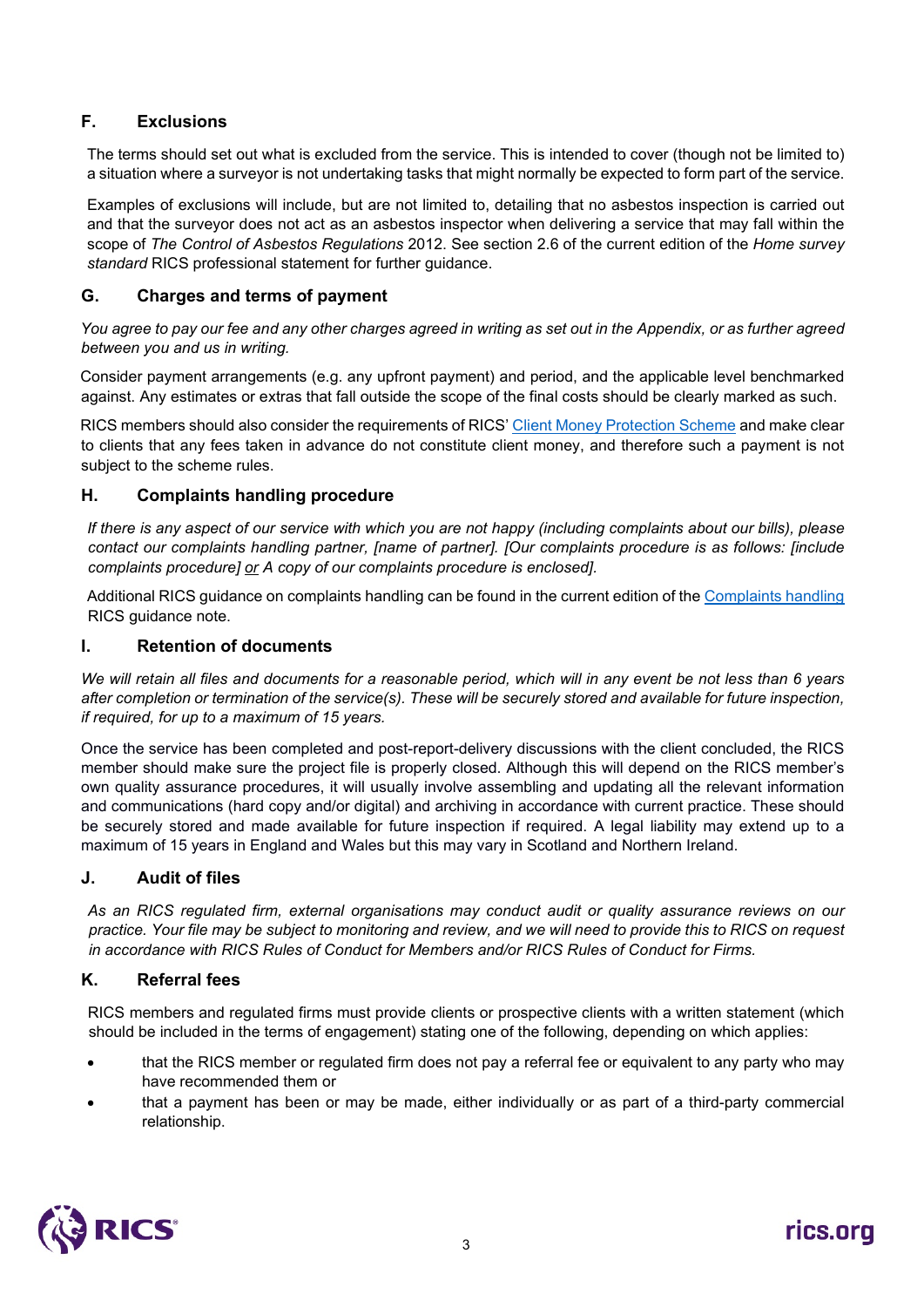#### **L. Execution or acceptance of the terms**

RICS members should ensure there is evidence that the client has confirmed acceptance of the terms and conditions, as required by Appendix D of the current edition of the *Home survey standard* RICS professional statement.

Ideally, this should be addressed by the surveyor sending to the client a digital or paper copy of the terms of engagement, for the client to sign and return to the surveyor before the surveyor undertakes the services, which contains a line at the bottom confirming that the client has read and agrees to the terms of engagement (and any terms of business appearing in a separate document sent with the terms of engagement letter).

RICS members should seek independent legal advice in relation to the drafting of the following paragraphs for inclusion in their own terms of business or client engagement letters.

#### **M. Cancellation**

*You should seek advice on your obligations under The Consumer Contracts (Information, Cancellation and Additional Charges) Regulations 2013 ('the Regulations') and/or the Consumer Rights Act 2015 in accordance with section 2.6 of the current edition of the Home survey standard RICS professional statement. In particular, once we have provided you with our report, you will lose your right to cancel during the 14-day 'cooling off' period provided by the Regulations.* 

RICS members should add reference to any further contractual provisions concerning the client's rights and obligations in the event of cancellation, for example if they will not provide any refund should the client cancel after a certain deadline, and should ensure that this is reflected consistently in the sample given in the Appendix.

#### **N. Liability**

RICS members should ensure that they discuss with the client any limits of liability that the firm wishes to include in the terms and conditions, preferably both by speaking to the client and by explaining the impact of any limit of liability in a letter or email to the client.

RICS members should also consider including a proportionate liability clause and a personal liability exclusion. Examples of these clauses can be found in the current edition of the Risk, liability and insurance in valuation [work](https://www.rics.org/uk/upholding-professional-standards/sector-standards/valuation/risk-liability-and-insurance-in-valuation-work/) RICS guidance note, along with suggestions on how best to limit liability to the client.

Where possible, a disclaimer should be included in both the terms and conditions and the report, relating to any errors or omissions in the report caused solely by any inability to inspect relevant areas.

#### **O. Client liaison**

RICS members must take all reasonable steps to ensure that clients understand the differences between the levels of service and are advised on the range of options the surveyor can offer. If possible, they should include information on the services offered before any contract is drawn up. Where the RICS member finds the instruction not suitable, reasons should be given and the client should be advised on the appropriate level of service.

RICS members should keep under review the level of survey required for the particular property and advise the client if they consider the level of survey should change for any reason. Members should keep clear notes on any advice provided regarding the level of survey and any changes to that advice, and make clear any limitations to the advice given.

#### **P. Insurance**

RICS members must ensure that any limit of liability agreed upon is less than the value of their professional indemnity insurance.

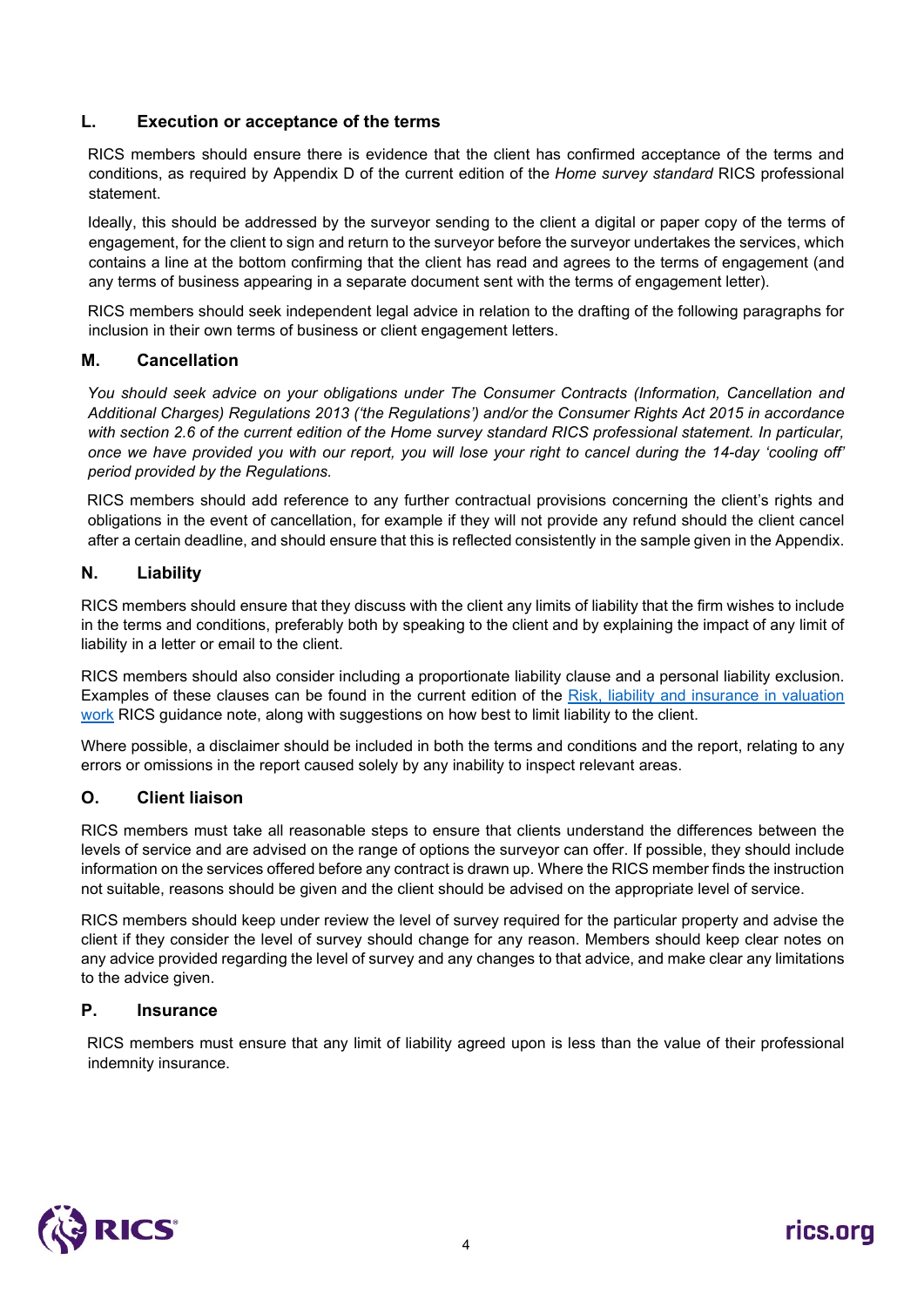# **Q. Health and safety**

RICS members must be able to safely undertake the tasks required to deliver the service. They should be familiar with the current edition of the [Surveying safely](https://www.rics.org/uk/upholding-professional-standards/sector-standards/building-control/surveying-safely/) RICS guidance note and must follow the latest government advice on physical inspections post-COVID-19.

## **R. Money Laundering Regulations**

RICS members must be mindful of their obligations in relation to *The Money Laundering, Terrorist Financing and Transfer of Funds (Information on the Payer) Regulations* 2017 ('the Money Laundering Regulations'), and should ensure they undertake all necessary checks – and keep evidence of those checks – to ensure they can demonstrate compliance.

#### **S. Data protection**

All information collected and stored must conform to current data protection legislation and regulations (e.g. GDPR).

#### **T. Confidentiality**

RICS members must protect confidential information and only use or disclose it for the purposes for which it was provided, where they have the necessary consent to do so, or where required or permitted by law.

#### **Other comments**

RICS members should include a version date on the document before issuing it.

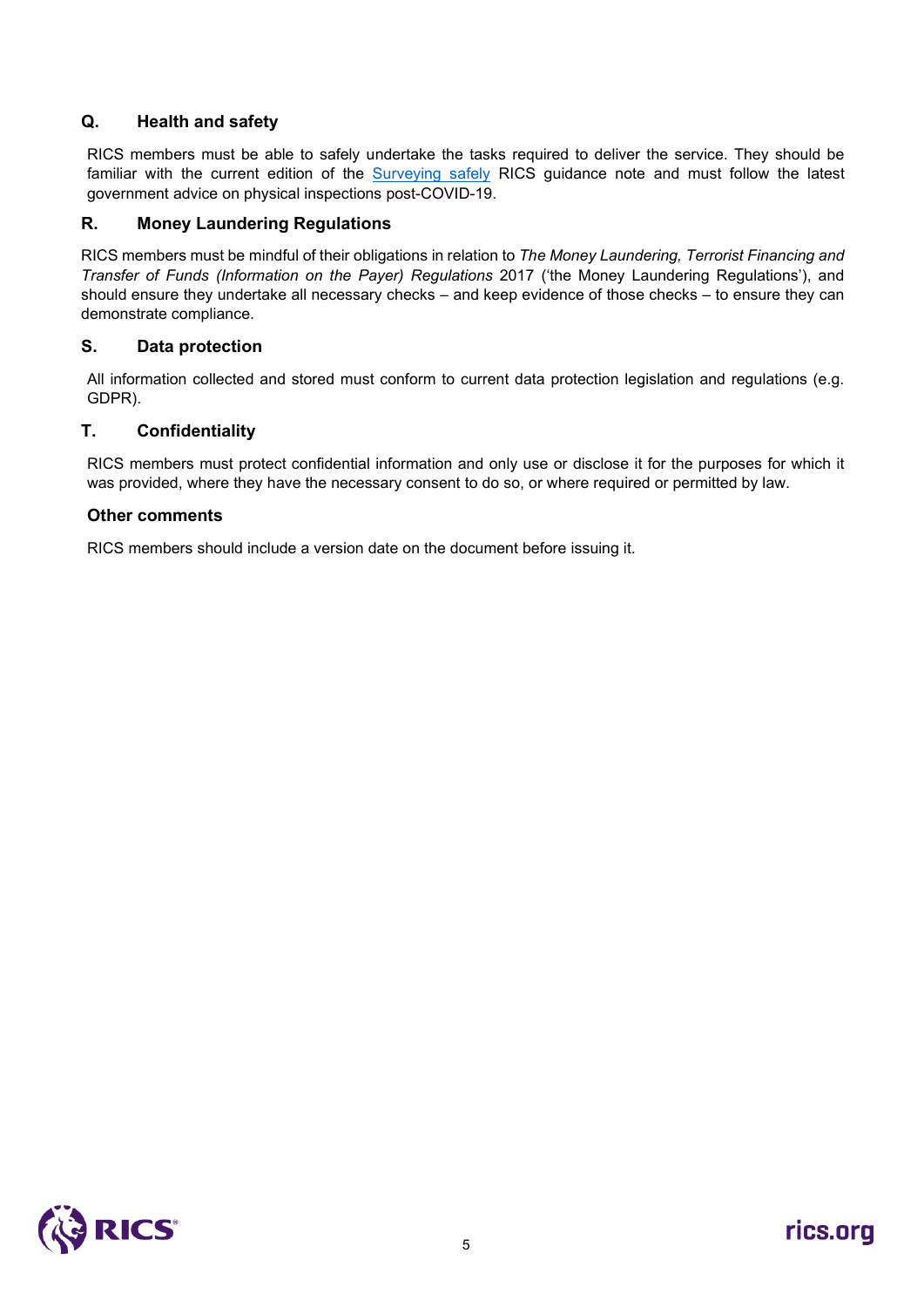# **Appendix**

This information must be included in firms' client engagement letters or terms of engagement, in accordance with Appendix D of the current edition of the *Home survey standard* RICS professional statement. The format set out below is not a mandatory requirement, and firms should consider how the information is to be incorporated into their client documentation.

| <b>Client's details</b> |       |  |
|-------------------------|-------|--|
| Name                    |       |  |
| Address                 |       |  |
| Telephone               | Email |  |

| Firm's or surveyor's details                           |       |  |
|--------------------------------------------------------|-------|--|
| Name                                                   |       |  |
| <b>RICS</b><br>designation and<br>membership<br>number |       |  |
| Address                                                |       |  |
| Telephone                                              | Email |  |

| <b>Subject property address</b> |  |
|---------------------------------|--|
| (including postcode)            |  |

| The service |                                                                                                                                                                                                                                                                                                                                                        |
|-------------|--------------------------------------------------------------------------------------------------------------------------------------------------------------------------------------------------------------------------------------------------------------------------------------------------------------------------------------------------------|
| Scope       | Include details of the following items:<br>the nature and type of service required<br>the applicable level<br>the details of any special instructions and/or additional services<br>the likely inspection date (if known) and the anticipated date the report will be<br>published<br>the delivery format and style of the report<br>any restrictions. |
|             | Include details of exclusions, disclaimers and limitations of liability if not addressed<br>elsewhere in the terms.                                                                                                                                                                                                                                    |
| Fees        | Include information on the following items:<br>the agreed fee and the fees for any additional work (including VAT)<br>details of any referral fees, inducements and potential conflicts of interest<br>the payment arrangements and payment period.                                                                                                    |